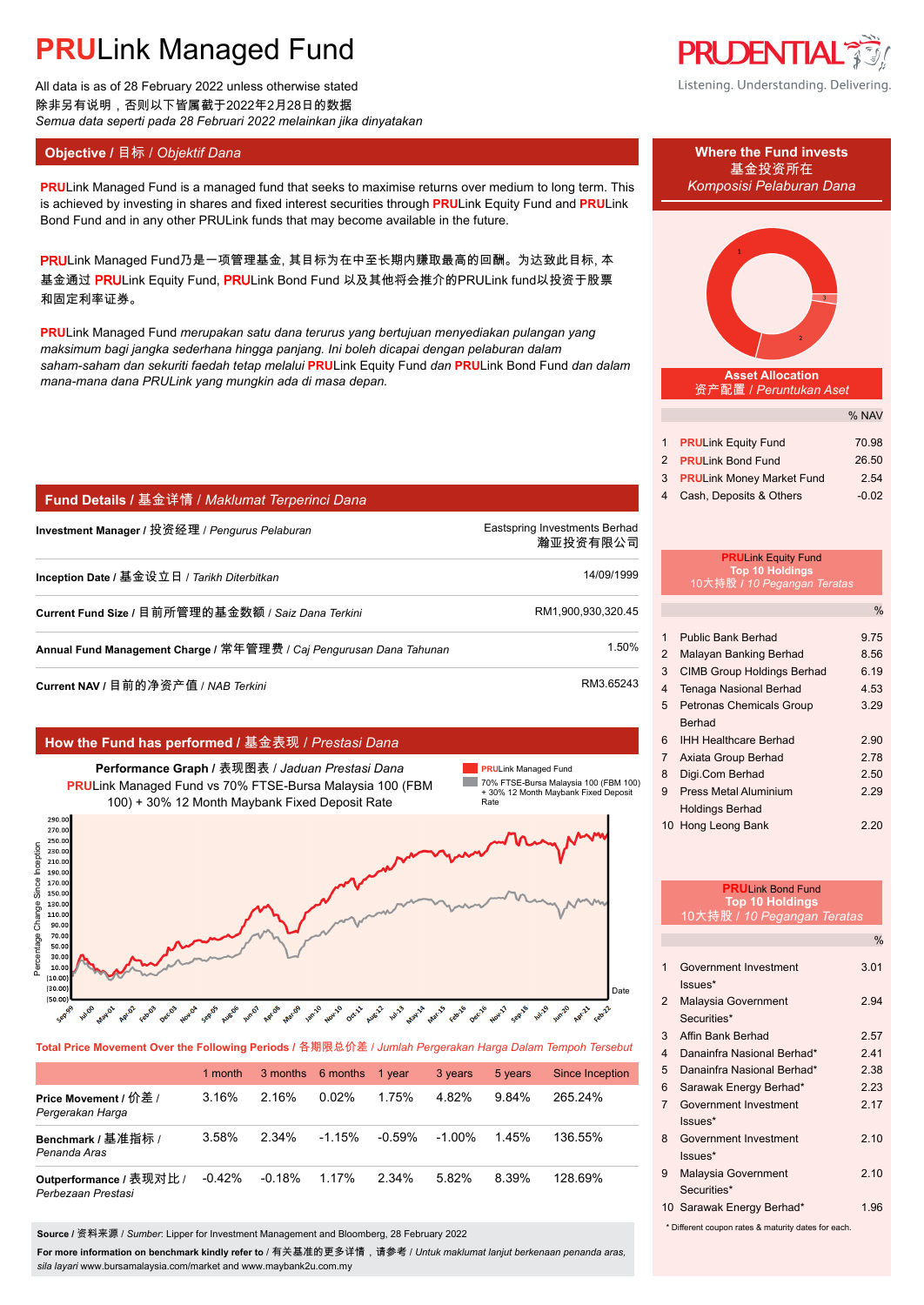All data is as of 28 February 2022 unless otherwise stated 除非另有说明,否则以下皆属截于2022年2月28日的数据 *Semua data seperti pada 28 Februari 2022 melainkan jika dinyatakan*

### **Monthly Update /** 每月简报 / *Peningkatan Bulanan*

### **Market Review /** 市场回顾 */ Tinjauan Bulanan*

#### **Equity /** 股票市场 */ Ekuiti.*

Malaysian equity markets closed higher in February despite volatility in global markets due to expectations of the US Federal Reserve tightening and Russia's invasion of Ukraine. Equity markets in Malaysia were buoyed from a rally in the plantation sector benefiting from the record high CPO prices that ended the month at RM7600/MT, whilst Brent crude oil prices hit USD109/bbl. The 4Q21 results season was stronger than expected as corporates benefitted from higher commodity prices (CPO and crude oil) and better sales following the lifting of the interstate travel ban in Oct 2021.

**PRUDENTIAL** 

Listening. Understanding. Delivering.

The FBMKLCI Index gained 96.01 points in February to close at 1,608.28 points, up 6.35%. The FBM Small Cap index gained 5.33% for the month but underperformed the FBMKLCI Index.

尽管全球市场因美联储收紧政策预期和俄罗斯入侵乌克兰而走势波动,马来西亚股市于2 月份收高,多谢种植领域涨势推动。原棕油价格以每公吨7600 令吉的历史新 高结束检讨月份下的交易,布伦特原油价格也触及每桶109 美元的水平;激励种植领域高奏凯歌。2021 年第四季度业绩季节表现较预期强劲,归功于企业在原棕油和 原油等商品价格走高下受惠,以及销售在跨州限制于2021 年 10 月取消后提高。

### 富时隆综指于2月份起96.01点或6.35%,以1,608.28点挂收。富马小资本指数月内上涨5.33%,但跑输隆综指。

*Pasaran ekuiti Malaysia ditutup lebih tinggi pada bulan Februari walaupun volatiliti di pasaran global yang disebabkan oleh jangkaan pengetatan Rizab Persekutuan AS dan pencerobohan Rusia ke atas Ukraine. Pasaran ekuiti di Malaysia disokong oleh peningkatan sektor perladangan yang mendapat manfaat daripada harga rekod minyak sawit mentah (CPO) yang berakhir pada bulan tersebut pada RM7600 setan metrik, manakala harga minyak mentah Brent mencecah USD109 setong. Pelaporan perolehan 4Q21 lebih mantap daripada yang dijangkakan apabila sektor korporat mendapat manfaat daripada harga komoditi yang lebih tinggi (minyak sawit mentah dan minyak mentah) dan jualan yang lebih baik berikutan penarikan larangan perjalanan rentas negeri mulai Oktober 2021.*

*Indeks FBMKLCI menokok 96.01 mata pada bulan Februari lalu ditutup pada 1,608.28 mata, naik 6.35%. Indeks FBM Small Cap meningkat 5.33% dalam bulan tinjauan tetapi tidak mengatasi Index FBMKLCI.*

#### **Fixed Income /** 固定收益市场 */ Pendapatan Tetap*

*.* The Jan FOMC meeting minutes confirmed an increase in hawkishness as most officials viewed a faster pace of the federal funds rate hike was warranted on inflationary risk although no policy path was committed. The policymakers also noted the importance of retaining the flexibility in balance sheet reduction. The Jan 2022 inflation and core inflation of 7.5% YoY and 6.0% YoY prompted investors to project a more aggressive policy response from the Fed but yields have retreated from the peak on the Ukraine-Russia war. Separately, Fed Chair Powell said he is supportive of a 25bps hike in the upcoming FOMC meeting and did not rule out the possibility of larger than 25bps hikes later in 2022, while stressing the importance of being nimble in response to new data given the unfolding conflict in Ukraine.

Malaysia registered a 3.6% YoY GDP growth in 4Q2021 (3Q2021: -4.5% YoY) despite the estimated RM6.1b impact of floods in Dec 2021 (0.04% of GDP), bringing the 2021 full year GDP growth to 3.1% YoY on a broad-based recovery (2020: -5.6% YoY). More importantly, the strong rebound in 4Q2021 has brought GDP closer to pre-Covid levels and is expected to continue into 1H2022 amid capex recovery, strong external demand and further acceleration in the re-opening of economic activity and international borders as the government further relaxes Covid-19 SOPs.

Separately, Fitch Ratings reaffirmed Malaysia's sovereign rating at BBB+/Stable in Feb 2022 on the back of the country's strong and broad-based medium-term growth with a diversified export base that balances Malaysia's high debt level , lingering political uncertainty and limited budgetary flexibility.

As widely expected, Bank Negara Malaysia ("BNM") kept its Overnight Policy Rate unchanged at 1.75% at its Mar 2022 meeting. Globally, BNM noted that the overall recovery trajectory remains on track and more countries will transition to endemic management of Covid-19 but noted that inflation in many economies will remain elevated. Domestically, BNM indicated that growth will strengthen in 2022 on expansion in global demand, higher private consumption amid the improved labour market and targeted policy support as well as the expected reopening of international borders. However, these favourable factors appear to be moderated by the military conflict in Ukraine which is viewed as a "key risk" to global growth. Meanwhile, BNM expects inflation in Malaysia to remain moderate in 2022 although core inflation is set to normalise to around its long-term average. BNM continued to warn that the inflation outlook is subject to global commodity prices and prolonged supply-related disruptions.

Malaysia's MGS curve ended steeper in the month of Feb 2022. The yields of the 3-year and 10-year MGS declined 11bps and 1bp respectively to close at 2.71% and 3.67% while the yields of the 5-year and 15-year MGS rose 2bps and 3bps to close at 3.29% and 4.06% respectively. Meanwhile, yields of MGII closed mixed with yields of the 3-year and 15-year MGII declining 10bps and 14bps respectively to end the month at 2.81%, and 4.05% respectively while the 5-year and 10-year MGII closed the month higher at 3.43% (+16bps MoM) and 3.73% (+3bps MoM) respectively.

美联储公开市场委员会(FOMC)1月份会议纪要释放了更多鹰派信号。尽管当局没有对政策路径作出承诺,大部分官员认为,鉴于通胀风险,美联储加快联邦基金利 率的上调步伐是合理的举措。政策制定者还指出,保持缩减资产负债表的灵活性是至关重要的。2022 年 1 月通胀和核心通胀按年分别增长7.5%和6.0%,投资者预测 美联储将采取更积极的政策反应,但收益率已从乌克兰-俄罗斯战争的峰值回落。另一方面,美联储主席鲍威尔表示支持在即将召开的 FOMC 会议上加息25个基 点,同时不排除在 2022 年晚些时候升息超过 25 个基点的可能性,并强调鉴于乌克兰冲突不断扩大,该局必须灵活应对新数据。

尽管2021年 12 月发生的全国大水灾造成约61亿令吉的经济损失(占国内生产总值的0.04%),马来西亚 2021 年第四季度GDP按年增长3.6%(2021年第三季度:按 年-4.5%),使 2021 年全年经济在基础广泛的复苏下按年增长 3.1%(2020 年:按年-5.6%)。更重要的是,2021 年第四季度的强劲反弹使GDP 更接近疫情前的水 平,势头预计将持续到 2022 年上半年,归功于资本支出复苏、外部需求强劲以及政府进一步放宽新冠疫情标准作业程序,进一步加速经济活动和边境重新开放。

另外,惠誉评级在2022 年 2 月重申马来西亚主权评级为 BBB+/稳定,原因是中期增长强劲且基础广泛,同时多元化的出口基础平衡了马来西亚的高债务水平、挥之不 去的政治不确定性和有限的预算灵活性。

马来西亚国家银行("BNM")一如预期在2022年3月的会议上保持隔夜政策利率不变在1.75%。在全球范围内,国行指出,整体复苏轨迹仍处于正轨,更多国家将新冠 肺炎转为地方性流行病,但指出许多经济体的通胀率仍将居高不下。至于国内,国行表示,2022年成长将增强,多谢全球需求扩大、私人消费在劳动力市场改善下提 高、针对性的政策支持以及国际边界预期重新开放。然而,被视为全球增长"关键风险"的乌克兰军事冲突似乎抵销了这些有利因素。与此同时,国行预计马来西亚通胀 将于2022 年保持温和,尽管核心通胀将正常化至接近其长期平均水平。国行继续警告称,通胀前景将受到全球商品价格和长期供应中断的影响。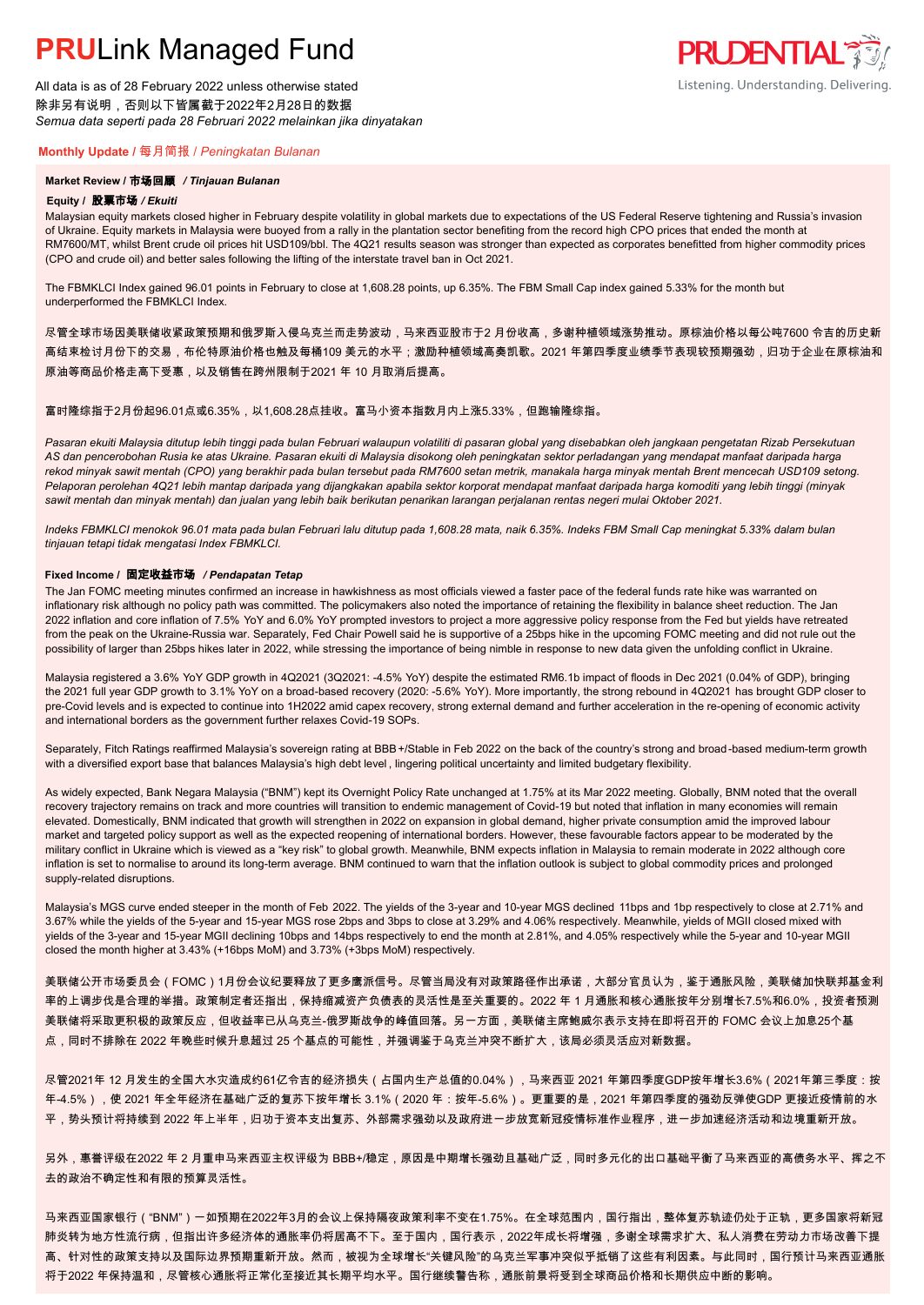

All data is as of 28 February 2022 unless otherwise stated 除非另有说明,否则以下皆属截于2022年2月28日的数据 *Semua data seperti pada 28 Februari 2022 melainkan jika dinyatakan*

2022年2月,大马政府债券收益率曲线以更加陡斜的姿态挂收。3年和10年大马政府债券收益率分别下跌11和1个基点,以2.71%和3.67%结束当月的交易;5年和15年 大马政府债券收益率则分别走高2个和3个基点,报3.29%和4.06%。与此同时,大马政府投资票据收益率起落参半,3年和15年大马政府投资票据分别走低10和14个基 点,以2.81%和4.05%挂收;5年和10年则分别走高至3.43%(按月起+16个基点)和3.73%(按月起+3个基点)。

*Minit mesyuarat FOMC Januari mengesahkan nada agresif yang semakin kuat kerana kebanyakan pegawai melihat tempo kenaikan kadar dana persekutuan yang lebih pantas mewajarkan risiko inflasi meskipun tiada laluan dasar yang pasti. Penggubal dasar juga menyatakan pentingnya mengekalkan fleksibiliti pengurangan kunci kira-kira. Inflasi 7.5% tahun ke tahun (YoY) dan inflasi teras 6.0% YoY pada Januari 2022 telah mendorong pelabur untuk mengunjurkan tindak balas dasar yang lebih agresif dari Fed tetapi hasil menyusut ekoran kemuncak perang Ukraine-Rusia. Secara berasingan, Pengerusi Fed Powell berkata beliau menyokong kenaikan 25 mata asas menjelang mesyuarat FOMC yang akan datang dan tidak menolak kemungkinan kenaikan melebihi 25 mata asas di kemudian tahun 2022, sambil menekankan pentingnya bergerak lincah sebagai tindak balas kepada data baru berikutan konflik yang melanda Ukraine.*

*Malaysia mencatatkan pertumbuhan KDNK 3.6% YoY pada 4Q2021 (3Q2021: -4.5% YoY) walaupun dianggarkan impak banjir sekitar RM6.1 bilion r pada 2021 Disember (0.04% daripada KDNK), maka pertumbuhan KDNK tahun 2021 menjadi 3.1% YoY berasaskan pemulihan meluas (2020: -5.6% YoY). Lebih penting lagi, pemulihan 4Q2021 yang kukuh telah mendorong KDNK lebih dekat pada tahap pra-Covid dan dijangka akan berterusan pada setengah tahun pertama 2022 di tengah-tengah pemulihan pengembangan modal, permintaan luar yang kukuh di samping pecutan pembukaan semula aktiviti ekonomi dan sempadan antarabangsa sebaik kerajaan melonggarkan lagi SOP Covid-19.*

*Secara berasingan, Fitch Ratings mengesahkan penarafan kerajaan Malaysia di tahap BBB+/ stabil pada 2022 Februari berikutan pertumbuhan jangka sederhana negara yang kukuh lagi meluas dengan kepelbagaian eksport mengimbangi tahap hutang yang tinggi, ketakpastian politik yang berlegar dan fleksibiliti belanjawan yang terhad.*

*Seperti yang dijangkakan, Bank Negara Malaysia ("BNM") mengekalkan Kadar Dasar Semalamannya pada 1.75% semasa mesyuarat Mac 2022. Di peringkat global, BNM menyatakan bahawa keseluruhan trajektori pemulihan berada di landasan dan lebih banyak negara akan beralih kepada pengurusan endemik Covid-19 namun menyatakan bahawa inflasi dalam banyak ekonomi akan terus meningkat. Secara domestik, BNM menunjukkan bahawa pertumbuhan akan mengukuh pada tahun 2022 ekoran pengembangan permintaan global, penggunaan swasta yang lebih tinggi di tengah-tengah pasaran buruh yang lebih baik dan sokongan dasar yang disasarkan serta jangkaan pembukaan semula sempadan antarabangsa. Namun begitu, faktor-faktor yang menggalakkan ini disederhanakan oleh konflik ketenteraan di Ukraine yang dilihat sebagai "risiko utama" kepada pertumbuhan global. Sementara itu, BNM menjangkakan inflasi di Malaysia kekal sederhana bagi tahun 2022 walaupun inflasi teras ditetapkan untuk penormalan pada sekitar purata jangka panjangnya. BNM terus memberi amaran bahawa prospek inflasi tertakluk kepada harga komoditi global dan gangguan yang berkaitan dengan bekalan yang berlarutan.*

*Keluk MGS Malaysia berakhir lebih curam pada bulan Februari 2022. Hasil MGS 3 tahun dan 10 tahun masing-masing merosot 11 mata asas dan 1 mata asas lalu ditutup pada 2.71% dan 3.67%, manakala hasil MGS 5 tahun dan 15 tahun menokok 2 mata asas dan 3 mata asas, ditutup pada 3.29% dan 4.06%. Sementara itu, hasil MGII ditutup bercampur-campur dengan hasil MGII 3 tahun dan 15 tahun masing-masing merosot 10 mata asas dan 14 mata asas lalu menamatkan bulan tinjauan pada 2.81%, dan 4.05% manakala MGII 5 tahun dan 10 tahun ditutup pada 3.43% [+16 mata asas bulan ke bulan (MoM)] dan 3.73% (+3 mata asas MoM).*

#### **Market Outlook /** 市场展望 */ Gambaran Bulanan*

#### **Equity /** 股票市场 */ Ekuiti .*

The resulting impact of the Ukraine-Russia conflict of higher commodity prices would have been slight positive for Malaysia given that Malaysia is a net oil exporting country and one of the larger exporters of crude palm oil. However, the flip side is the government finances which will be stretched even more with the much higher fuel subsidies they will now need to provide given the capped prices of RON95 and subsidized diesel prices offered at the pump. Reopening has been on track as more restrictions are being slowly lifted but continued high new Covid-19 cases daily will be a dampener on consumer behavior. Recurring destructive flood incidences in Malaysia will be negative for long term investments. Politics will remain in the limelight with the upcoming Johor State Elections, which could well have a bearing on how early the GE15 will be called. Nevertheless, the recent market corrections may provide an opportunity to accumulate fundamentally strong stocks at better valuations.

鉴于马来西亚是石油净出口国和较大的原棕油出口国之一,乌克兰-俄罗斯冲突导致商品价格上涨为大马带来轻微的利好效益。然而,另一方面,政府财政将更加捉襟 <mark>见肘;在政府为RON95汽油设定了顶价并提供柴油价格补贴的情况下,它目前需要提供更高的燃料补贴。随着更多限制逐渐解除,重新开放已步入正轨,但每天持续</mark> 高企的Covid-19 新增病例将抑制消费者行为。大马经常发生破坏性的严重水灾事件将对长期投资产生负面影响。柔佛州即将迎来州选举,使政治继续成为焦点;此发 展与第15 届全国大选举行的时间息息相关。尽管如此,最近的市场调整或提供了良机,让投资者以更佳的估值积累基本面强劲的股票。

*Impak harga komoditi lebih tinggi yang terhasil daripada konflik Ukraine-Rusia sedikit positif bagi Malaysia memandangkan Malaysia merupakan negara pengeksport minyak bersih dan salah satu pengeksport minyak sawit mentah yang lebih besar. Walau bagaimanapun pada sisi lain, kewangan kerajaan akan lebih meregang susulan subsidi bahan api yang lebih tinggi yang perlu disediakan sementelah harga RON95 yang dihadkan dan harga diesel bersubsidi yang ditawarkan di stesen pam minyak.*

*Pembukaan semula berada di landasan berikutan lebih banyak sekatan sedang ditarik balik secara perlahan-lahan tetapi kelangsungan kes baru Covid-19 setiap hari akan menjadi penebat tingkah laku pengguna. Insiden banjir buruk yang berulang kali di Malaysia akan menjadi unsur negatif bagi pelaburan jangka panjang. Politik akan kekal menarik perhatian menjelang pilihan raya negeri Johor tidak lama lagi, yang dapat memberi petunjuk kepada seberapa awal PRU15 akan diumumkan. Namun begitu, pembetulan pasaran baru-baru ini boleh menyediakan peluang untuk mengumpulkan stok yang ampuh dengan penilaian yang lebih baik.*

### **Fixed Income /** 固定收益市场 */ Pendapatan Tetap*

*.* Malaysia's headline inflation rate decelerated to 2.3% YoY in Jan 2022 (Dec 2021: 3.2% YoY) as higher Food & Non-Alcoholic Beverages (+3.6% YoY) and Transport (+6.0% YoY) inflations were partially offset by a softer growth in Housing , Water, Electricity, Gas and Other Fuels (+0.7 % YoY) price. Having said that, core inflation rose to +1.6% YoY compared to 1.1% YoY in the previous month. Given the government's commitment to ensure price stability of basic necessities , inflation rate for 2022 is expected to remain modest, averaging 2% to 3%.

There will be three auctions in the month of Mar 2022, the re-opening of the 15 Y MGS 04/37, the re-opening of the 20-year MGII 09/41 and the re-opening of the 3 Y MGS 03/25. While there is still ample liquidity in the system, the outcome of these auctions is likely to be influenced by prevailing market sentiment. On the corporate front, we expect mixed demand for corporate bonds as investors continue to be selective in their investments.

The developments in Ukraine have shocked the financial markets globally. The various sanctions imposed, news on Russia halting fertilizer exports as well as the US and its allies discussing about a possible ban on Russian oil imports have kept commodity prices at elevated levels, giving rise to stagflation fears. The fears have been reflected in the flattening of the UST yield curve with the spread between the 2-year and 10-year UST narrowing to around 25bps compared to about 80bps in early Jan 2022. While inflationary pressures had stayed relatively muted for most Asian countries in 2021, the risk of the spike in commodity prices aggravating inflation and adversely affecting growth recovery could be substantial if the crisis is prolonged .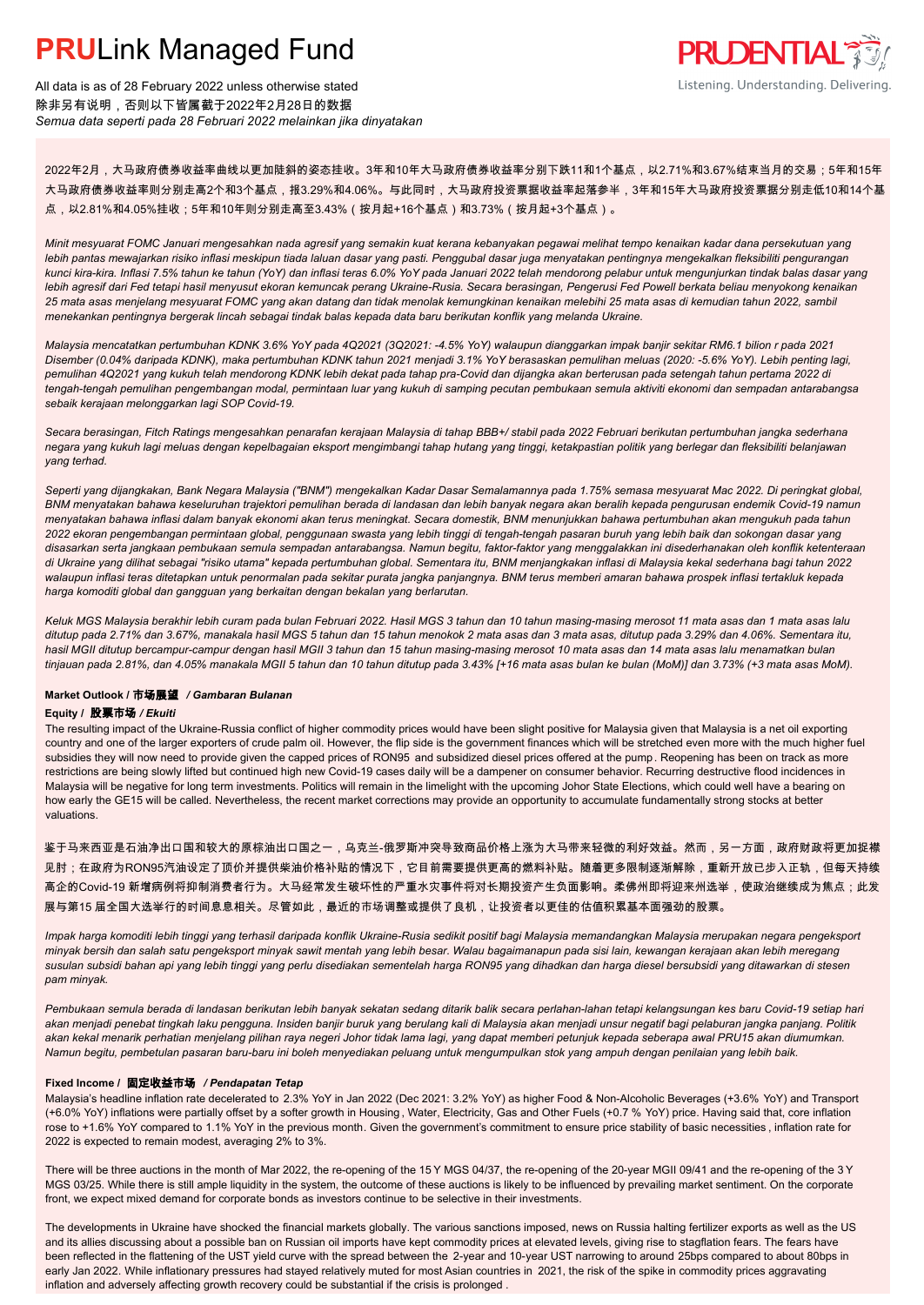

All data is as of 28 February 2022 unless otherwise stated 除非另有说明,否则以下皆属截于2022年2月28日的数据 *Semua data seperti pada 28 Februari 2022 melainkan jika dinyatakan*

Malaysia's sovereign yield curve closed mixed in the month of Feb 2022. Globally, markets were driven by inflation concerns and the worsened Ukraine-Russia crisis in the month while the domestic bond market remained resilient during this period. We expect the soaring oil prices, the great uncertainty over the Ukraine-Russia crisis as well as the pace and extent of the Fed's policy normalization to be the focus of investors amid a lack of domestic catalyst in the near future . For 2022, we believe the main themes surrounding the Malaysian bond market are Malaysia's economic growth , monetary policy normalization, potential general elections and the supply-demand dynamics. On balance, we still see bonds facing some headwinds in the medium-term on the back of an expected sustainable economic recovery, still unfavourable demand-supply dynamics and some inflationary pressures, triggered by elevated global commodity prices.

马来西亚总体通货膨胀率于2022年1月按年减速到2.3%(2021年12月:按年3.2%)。食品与非酒精饮料和运输走高,按年分别起+3.6%和+6.0%;但住 房、水、电、天然气和其他燃料价格(按年+0.7%)增长放缓部分抵消了其他类别走高带来的影响。尽管如此,核心通货膨胀按年增长到+1.6%,比较之前一个月的是 按年1.1%。鉴于政府承诺确保必需品价格稳定,预计 2022 年的通货膨胀率将保持在 2% 至 3% 的适中范围。

2022年3月将有三项招标,包括15年期大马政府债券04/37、20年期大马政府投资票据09/41和3年期大马政府债券03/25的增额发行。尽管系统中仍有充裕的流动 性,这些招标的结果料将取决于当前的市场情绪。企业债券方面,我们预料市场对企业债券的需求将参差不齐,因为投资者继续在投资方面保持选择性。

乌克兰的事态发展在全球金融市场抛下了震撼弹。各种制裁的实施、俄罗斯中止化肥出口以及美国和其盟友讨论可能禁止俄罗斯石油进口等消息使大宗商品价格处于 高位,引发了市场对滞胀的担忧。这种顾虑反映在美国国债收益率曲线的趋平走势上,两年期和 10 年期美国国债收益率之间的利差收窄至 25 个基点左右,2022 年 1 月上旬的是约为 80 个基点。尽管大多数亚洲国家2021 年的通胀压力相对保持温和,如果危机持续下去,大宗商品价格飙升加剧通货膨胀并对增长复苏产生不利影响 的风险可能会很大。

2022年2月,马来西亚主权收益率曲线以起落参半的姿态挂收。在全球范围内,市场受到通胀顾虑和月内乌克兰-俄罗斯危机恶化的左右,而国内债券市场在此期间保 持坚韧。在近期国内缺乏催化剂的情况下,我们预计油价飙升、乌俄危机引发的巨大不确定性以及美联储政策正常化的步伐和程度将成为投资者关注的焦点。2022 年,我们认为围绕马来西亚债券市场的关键主题包括大马的经济增长、货币政策正常化、潜在的全国大选以及供需动态。总的来说,在预期的可持续经济复苏、依然 不利的供需动态和全球大宗商品价格上涨引发通胀压力的背景下,我们仍然认为债券将在中期内面临逆风。

*Kadar inflasi utama Malaysia berkurangan kepada 2.3% YoY pada Januari 2022 (Disember 2021: 3.2% YoY) berikutan Makanan & Minuman Bukan Alkohol (+ 3.6% YoY) yang lebih tinggi dan inflasi Pengangkutan (+ 6.0% YoY) sebahagiannya diimbangi oleh pertumbuhan harga yang lebih lembut sektor Perumahan, Air, Elektrik, Gas dan Bahan Api Lain (+0.7% YoY). Oleh yang demikian, inflasi teras meningkat kepada + 1.6% YoY berbanding 1.1% YoY pada bulan sebelumnya. Mengambil kira komitmen kerajaan untuk memastikan kestabilan harga keperluan asas, kadar inflasi bagi 2022 dijangka akan kekal sederhana, dengan purata 2% hingga 3%.*

*Terdapat tiga lelongan pada bulan Mac 2022, pembukaan semula MGS 04/37, pembukaan semula MGII 20 tahun 09/41 dan pembukaan semula MGS 03/25. Meskipun kecairan dalam sistem masih mengucur, hasil lelongan ini mungkin akan dipengaruhi oleh sentimen pasaran semasa. Meninjau sektor korporat, kami menjangkakan permintaan ke atas bon korporat akan bercampur-campur memandangkan para pelabur terus selektif dalam pelaburan mereka.*

*Perkembangan di Ukraine telah mengejutkan pasaran kewangan di seluruh dunia. Susulan pelbagai sekatan yang dikenakan, berita mengenai eksport baja Rusia yang terhenti, begitu juga AS dan sekutunya membincangkan tentang kemungkinan pengharaman import minyak Rusia telah menetapkan harga komoditi pada paras yang tinggi telah menimbulkan ketakutan stagflasi. Ketakutan dicerminkan oleh keluk hasil UST yang mendatar, dengan spread antara UST 2 tahun dan 10 tahun menyempit sekitar 25 mata asas berbanding kira-kira 80 mata asas pada awal Januari 2022. Walaupun tekanan inflasi masih lagi rendah secara relatif bagi kebanyakan negara Asia pada tahun 2021, namun risiko kenaikan harga komoditi yang memburukkan lagi inflasi dan menjejaskan pemulihan pertumbuhan boleh menjadi cukup besar jika krisis tersebut berpanjangan.*

*Keluk hasil kerajaan Malaysia ditutup bercampur-campur pada bulan Februari 2022. Di peringkat global, pasaran didorong oleh kebimbangan inflasi dan krisis Ukraine-Rusia yang semakin parah pada bulan itu sementara pasaran bon domestik kekal mapan dalam tempoh yang sama. Kami menjangkakan harga minyak akan melambung tinggi, ketakpastian yang besar seputar krisis Ukraine-Rusia serta tempo dan tahap normalisasi dasar Fed akan menjadi tumpuan pelabur di tengah-tengah kekurangan pemangkin domestik dalam masa terdekat. Bagi tahun 2022, kami percaya tema utama yang menyelubungi pasaran bon Malaysia adalah pertumbuhan ekonomi Malaysia, normalisasi dasar monetari, kemungkinan pilihan raya umum dan dinamik permintaan-penawaran. Menyorot keseimbangan, kami masih melihat bon yang mendepani tantangan dalam jangka sederhana susulan pemulihan ekonomi yang dijangkakan, dinamik permintaan-penawaran yang suram dan sebilangan tekanan inflasi yang dicetuskan oleh harga komoditi global yang meningkat.*

### **Fund Review & Strategy /** 基金表现评论与投资策略 */ Tinjauan dan Strategi Dana*

The Fund returned 3.16% for the month, underperforming the benchmark return of 3.58% by 0.42%. Year-to-date, the Fund returned 0.52%, underperforming the benchmark return of 0.68% by 0.16%.

For equity, the underperformance was mainly due to underweight in Press Metal and the plantations sector (mainly Sime Plantations and IOI Corp) which rebounded strongly in February. For fixed income, the outperformance in the month was attributed to a recovery in certain bond prices following a decline in January. The Malaysian bond market has been relatively subdued despite significant global volatility in global rates markets.

As of end-February 2022, the Fund has 71.0% exposure in equities and 26.5% in bonds (versus Neutral position of 70:30 equity:bond).

本基金月内交出3.16%回酬,基准的是3.58%,所以跑输基准0.42%。年度至今,基金取得0.52%回酬,较回酬为0.68%的基准逊色0.16%。

股票方面,走势落后主要是因为减持于2月份强劲反弹的齐力工业(Press Metal)和种植领域,主要是森那美种植(Sime Plantations)和IOI集团(IOI Corp)。至于固定收益,月内表 现超越归功于特定债券价格于1月份下跌后回弹。尽管全球利率市场大幅波动,马来西亚债券市场相对走势温和。

### 截至2022年2月底,此基金在股票的投资比重为71.0%,债券的是26.5%(对比70:30股票:债券的中和部署)。

*Dana menyampaikan pulangan 3.16% di bulan ini, tidak mengatasi pulangan penanda aras 3.58% sebanyak 0.42%. Sejak awal tahun hingga kini, Dana memberi pulangan 0.52%, tidak mengatasi pulangan penanda aras 0.68% sebanyak 0.16%.*

*Prestasi hambar ekuiti sebahagian besarnya disebabkan oleh kekurangan pegangan dalam Press Metal dan sektor perladangan (terutamanya Sime Plantations dan IOI Corp) yang melonjak kukuh pada bulan Februari. Prestasi cemerlang pendapatan tetap pada bulan tinjauan pula disebabkan oleh pemulihan dalam harga bon tertentu selepas mencatat penurunan pada bulan Januari. Pasaran bon Malaysia secara relatifnya agak lemah walaupun terdapat ketaktentuan sejagat yang ketara di pasaran kadar global.*

*Sehingga akhir Februari 2022, Dana mempunyai 71.0% pendedahan dalam ekuiti dan 26.5% dalam bon (berbanding kedudukan Neutral pada 70:30 ekuiti:bon).*